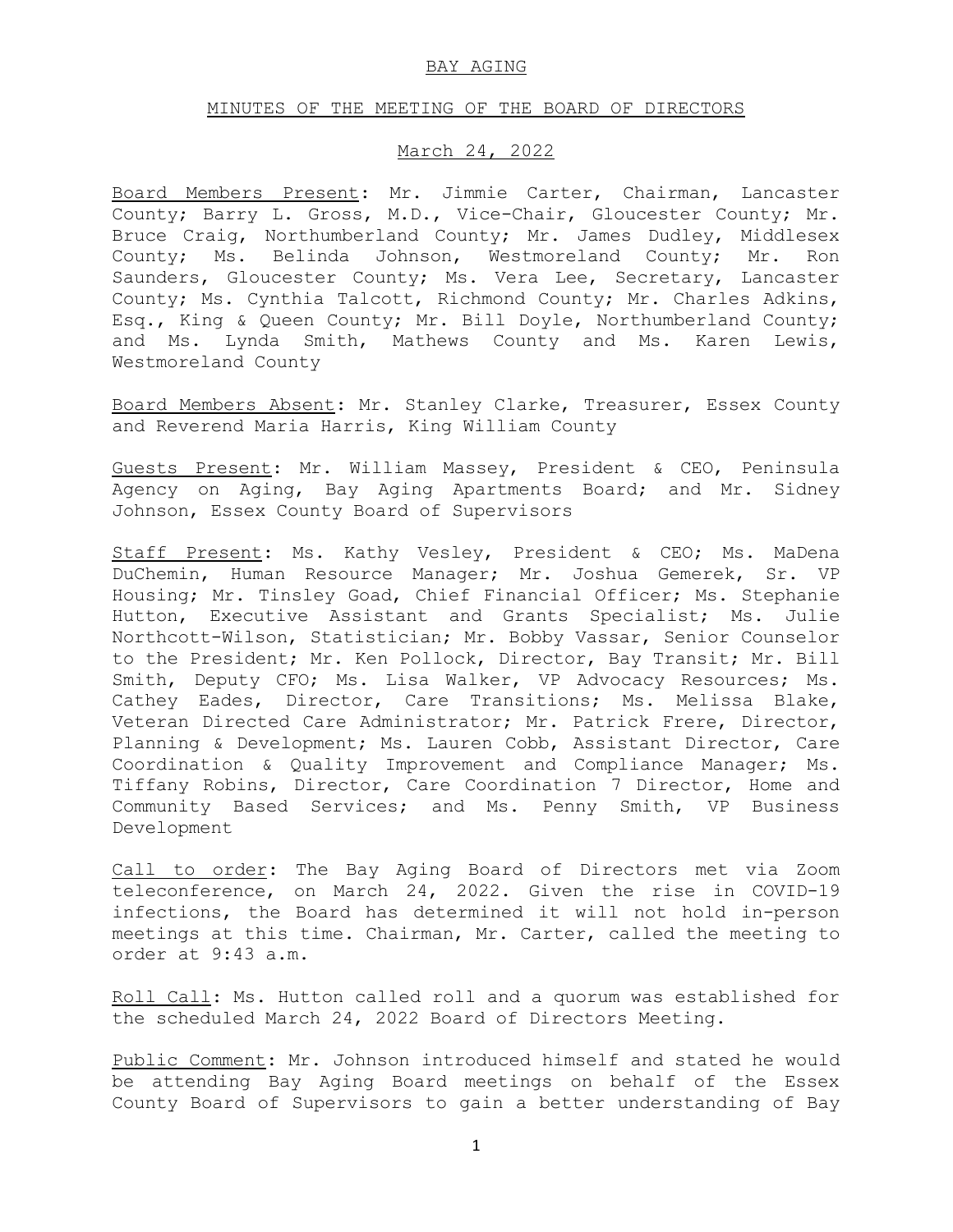Bay Aging Minutes of the Meeting of the Board of Directors March 24, 2022

Aging's programs and services. The Essex County Board has appointed Supervisors to attend Board meetings of various organizations that provide services in Essex County. Mr. Johnson praised Mr. Clarke for his work on the Bay Aging Board in support of Essex County, and ensured his attendance has no impact on Mr. Clarke's appointment or role on the Bay Aging Board.

### Program:

Department heads and program managers gave an overview of recent program accomplishments, initiatives, and activities. Topics included renovations of recently purchased office complexes, marketing and fundraising efforts, Art in Transit, Caregiver initiatives, Daffodil Gardens II progress, increased opportunities in health contracts, and more.

# Consent Agenda:

- Minutes January 27, 2022
- $\bullet$  Agenda March 24, 2022

Dr. Gross made a motion to approve the Consent Agenda. Seconded by Ms. Lewis, the motion was approved unanimously.

## New Business:

Mr. Goad reviewed the Bay Aging Consolidated Audit for FY21. There were no findings. Directors were provided a copy in advance of today's meeting.

Mr. Carter reported the joint Audit and Finance Committee reviewed in depth the Bay Aging Consolidated Audit for FY21 and recommends the Bay Aging Board of Directors approve same. Seconded by Dr. Gross, the motion was approved unanimously.

Mr. Carter stated the Finance Committee met last week and reviewed the financials.

Mr. Carter reported the Finance Committee reviewed in depth the Bay Aging Financials through January 2022, including a dashboard instrument, which provides a monthly analysis of programs and services and their outcomes, and recommends the Bay Aging Board of Directors approve same. Seconded by Ms. Smith, the motion was approved unanimously.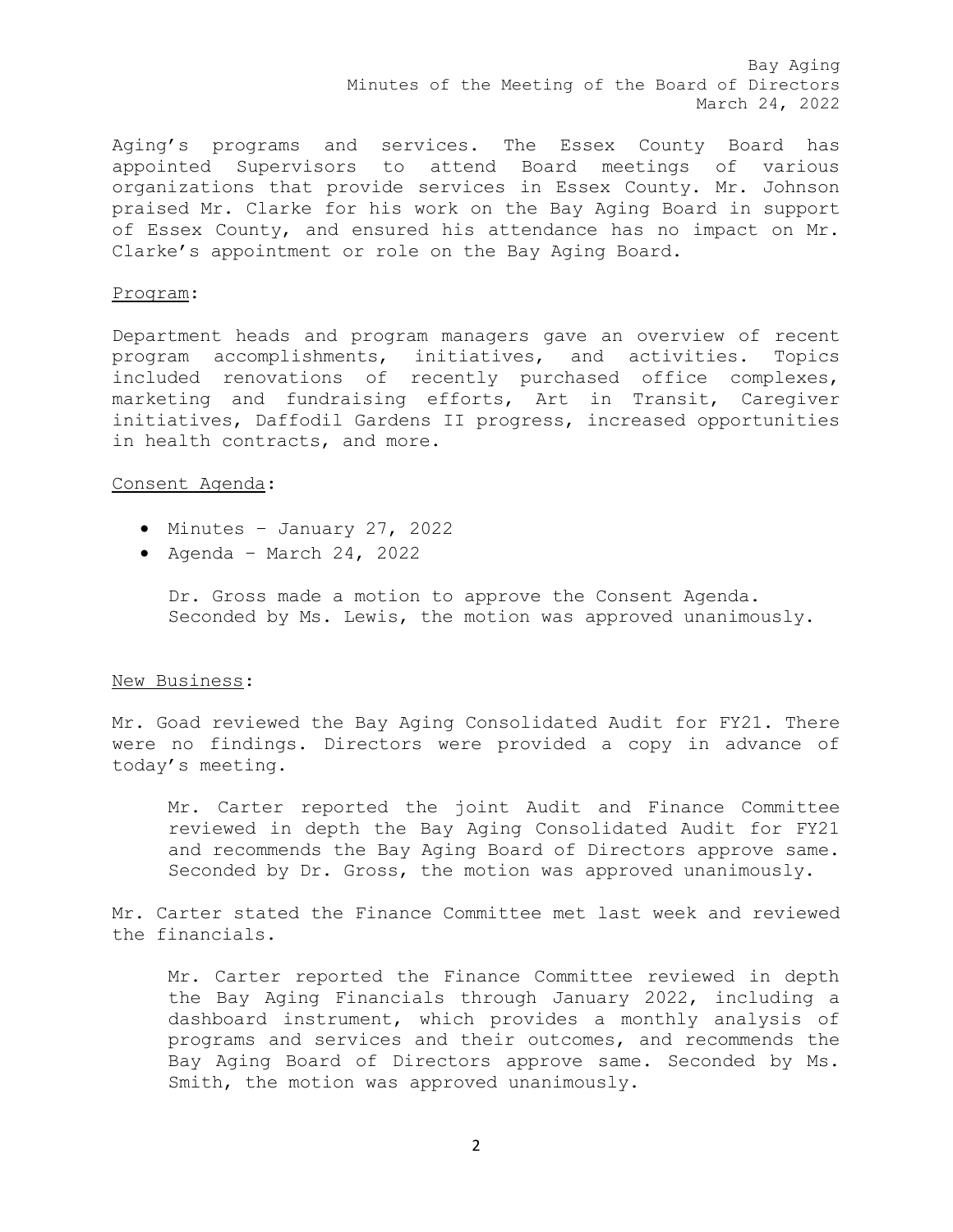Bay Aging Minutes of the Meeting of the Board of Directors March 24, 2022

Mr. Goad presented the Bay Aging Foundation financials through November 2021. He reminded Directors that no action is needed since they will be approved by the Bay Aging Foundation Board.

Ms. Vesley announced the Executive Committee has meet twice and developed two offers regarding the solar panels on the Bay Transit facility. Both offers have been made to Trinity USA Contracting, Inc.'s attorney, and they verbally accepted the offer for Bay Aging to pay Trinity the energy savings accrued since installation through the end of 2022 (approx. \$45,000). After payment of savings, Trinity would donate the solar panels to Bay Aging. The payment of energy savings to Trinity will have no impact on donors, programs, or services since this savings was unanticipated extra funding received and not accounted for in the approved operating budget.

Mr. Dudley made a motion to approve the offer developed by the Executive Committee for Bay Aging to pay Trinity the energy savings accrued since installation through the end of 2022 and then receive the panels as a donation. Seconded by Ms. Smith, the motion was approved unanimously.

Ms. Vesley presented the Weatherization Deferral and Denial Policy. The policy outlines valid reasons why an individual may be deferred or denied weatherization services. It also includes an appeals process the client may utilize. The policy weas posted to the Board's internal website for review prior to today's meeting.

Mr. Carter stated the Executive Committee met last week and reviewed the Weatherization Deferral and Denial Policy and recommends the Bay Aging Board of Directors approve same. Seconded by Mr. Doyle, the motion was approved unanimously.

Ms. Vesley announced that Bay Aging has been informed of a repeal of the COVID-related safety mandates/law from the Dept. of Labor and Industry (DOLI), and suggested Directors approve relaxing Bay Aging policy concerning masking. Some departments may still require masking under other state mandates, such as Transit.

Mr. Carter stated the Executive Committee met last week and authorized Ms. Vesley to make changes to Bay Aging policy regarding masking, pending removal of the mandate from DOLI and keeping in compliance with any other state and federal regulating bodies and recommends the Bay Aging Board of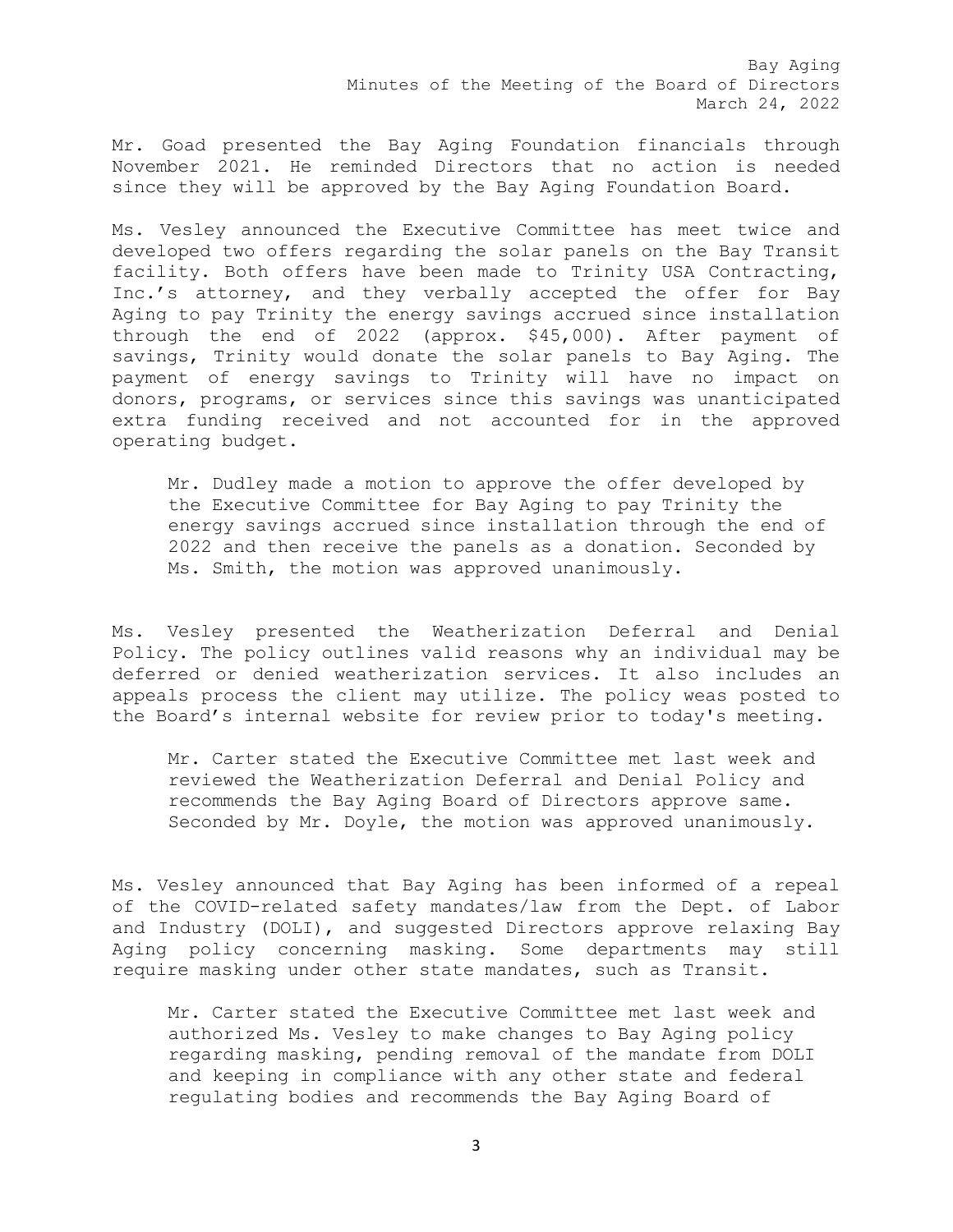Directors approve same. Seconded by Mr. Doyle, the motion was approved unanimously.

Ms. Vesley reviewed Bay Aging's recent initiative on Caregiver Supports and announced staff is recommending forming a Caregiver Advisory Council/Group. Typically, Advisory Councils advise the Board of Directors, and Bay Aging currently has an established Advisory Council, so there is concern for confusion of the two. Executive Committee suggested "Group" over "Council". Staff is open to the Board's input on an appropriate name for the council.

Mr. Carter stated the Executive Committee met last week and reviewed the proposed Caregiver Advisor "Group" and recommends the Bay Aging Board of Directors approve same. Seconded by Mr. Doyle, the motion was approved unanimously.

Based on the Executive Committee's action taken during the February 17, 2022 Special Executive Committee meeting, authorizing Ms. Vesley to adjust travel reimbursement to a comparable amount, the rate has increased from \$.35 to \$.45 per mile. This adjustment was made to help alleviate increasing gas prices and will be a permanent change in reimbursement.

Mr. Dudley made a motion to approve the increase in travel reimbursement from \$.35 to \$.45 per mile. Seconded by Ms. Talcott, the motion was approved unanimously.

Ms. Vesley announced the Foundation Board has identified a qualified and interested candidate to serve on the Foundation Board, Ms. Barbara Fentress. Ms. Vesley gave an overview of her qualifications.

Mr. Craig made a motion to appoint Ms. Fentress to the Bay Aging Foundation Board. Seconded by Dr. Gross, the motion was approved unanimously.

## Chief Executive's Report:

Ms. Vesley reviewed the Governance Training document titled *Seven Pillars of High Performing Organization*. This document was shared with Directors in advance of the meeting and is also posted to the internal Board website. She reviewed pillar seven: External evaluation for mission effectiveness.

Prior to this meeting the Directors received via email and through their internal portal the Board Notes; this document was also